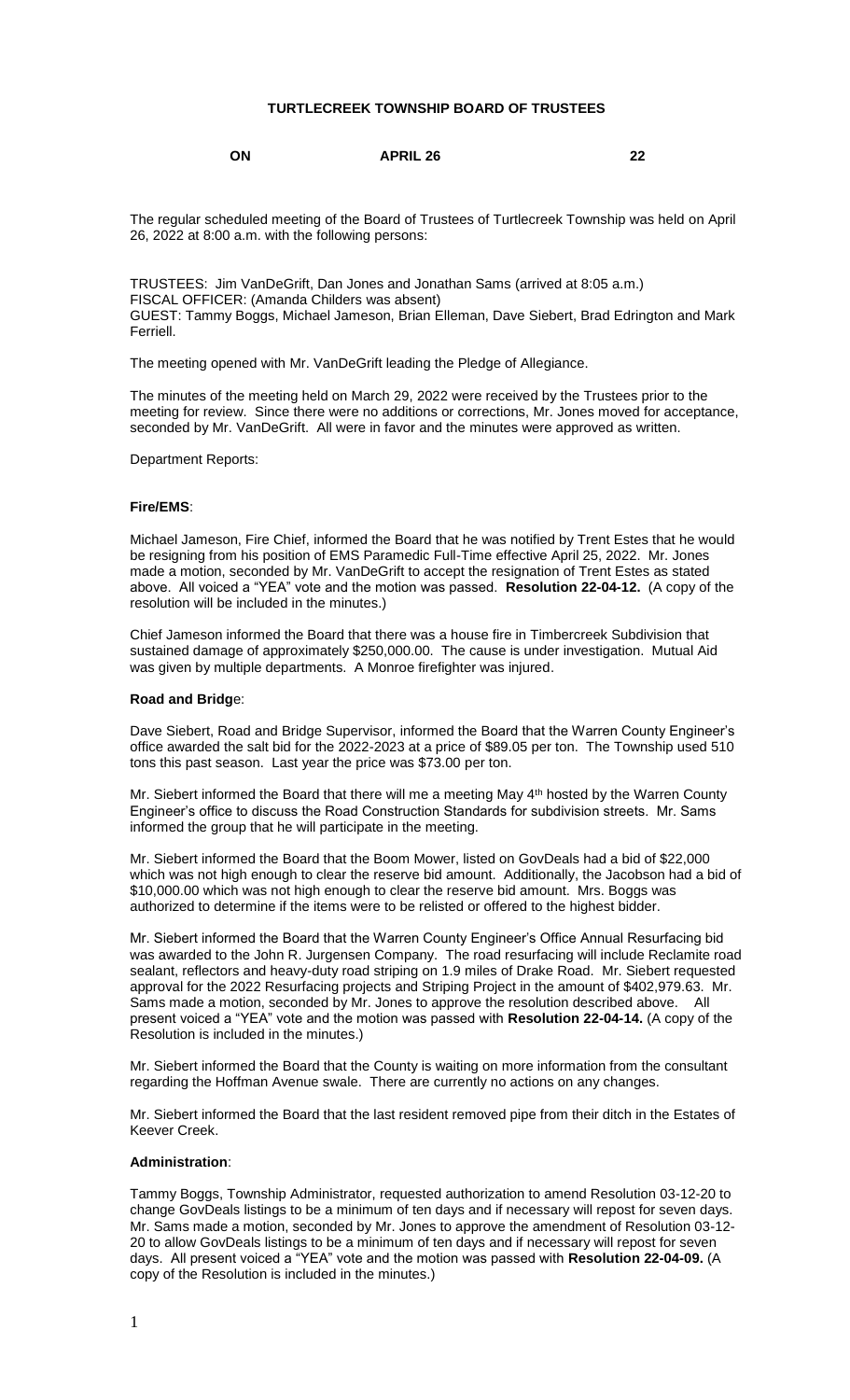Mrs. Boggs informed the trustees that repairs on twenty bay doors at Station 32 which include replacing the weather stripping at the cost of \$5,727.60 from AE Doors would take two and a half days to complete. The Trustees decided to table this topic until a later date.

Mrs. Boggs requested ratification for a letter of support for the Countryside YMCA to Congressman Chabot for the Community Project Funding. Mr. Jones made a motion, seconded by Mr. Sams to subsequently approve the letter of support for the Countryside YMCA to Congressman Chabot for the Community Project Funding. All present voiced a "YEA" vote and the motion was passed.

Mrs. Boggs requested authorization to rescind Resolution 22-03-08 regarding the Natural Gas Aggregation Agreement due to issues with the current rates available. Mr. Sams made a motion, seconded by Mr. Jones to rescind Resolution 22-03-08 as described above. All present voiced a "YEA" vote and the motion was passed with **Resolution 22-04-10.** (A copy of the Resolution is included in the minutes.)

Mrs. Boggs requested authorization to accept a natural gas aggregation rate that is below the current Duke Energy Ohio gas cost recovery rate and authorize Tammy Boggs to sign the agreement. The term for the agreement is not to exceed twenty-four months. Mr. Sams made a motion, seconded by Mr. Jones to approve acceptance of a natural gas aggregation rate that is below the current Duke Energy Ohio gas cost recovery rate and authorize Tammy Boggs to sign the agreement. All present voiced a "YEA" vote and the motion was passed with **Resolution 22-04-11.** (A copy of the Resolution is included in the minutes.)

Mrs. Boggs requested ratification for expenditures authorized by Township Administrator or Township Officer or Employee authorized by Township Administrator in the cumulative amount of \$2,668.20. The purchases are \$224.41 from Home Depot, \$1,984.00 from Buy Door Hardware, \$187.93 from Amazon, \$172.12 from Sam's Club and \$99.74 from Fleet Pride. Mr. Sams made a motion, seconded by Mr. Jones to subsequently approve the expenditures in the cumulative amount of \$2,668.20. All present voiced a "YEA" vote and the motion was passed with **Resolution 22-04-13.** (A copy of the Resolution is included in the minutes.)

Mrs. Boggs informed the Board that Warren County Regional Planning sent a letter regarding Wooded Creek Section Two Revision 1 replat of lots 8A and 9A for review. The Trustees had no comments or concerns. (A letter will be sent to Warren County Regional Planning stating this information).

Mrs. Boggs informed the Board that Warren County Regional Planning sent a letter regarding Shaker Run Section 8 Phase B. The Township Fire Chief requested temporary turn arounds, no trees between the sidewalk and the street and no parking on the hydrant side. The Trustees had no additional comments or concerns. (A letter will be sent to Warren County Regional Planning stating this information).

Mrs. Boggs informed the Board that Warren County Regional Planning sent a letter regarding the Majors at Shaker Run Section One, Easement Plat Amended for review. The Trustees had no comments or concerns. (A letter will be sent to Warren County Regional Planning stating this information).

Mrs. Boggs requested authorization to list items for sale on GovDeals to include telephones, computers, laptops, a server and tables. Mr. Jones made a motion, seconded by Mr. Sams to approve the listing of items for sale on GovDeals as described above. All present voiced a "YEA" vote and the motion was passed.

Mrs. Boggs informed the Board that she is working with the City of Lebanon regarding a Memorandum of Understanding for an area comprised of State Route 48, Drake Road and Miller Road.

Mrs. Boggs informed the Board that the Community Authority of Union Village will be assessing and submitting Stormwater service payments to the Township. The Warren County Prosecutor's office advises that a letter of confirmation be sent that the Township will only be responsible for Storm Water repairs and maintenance installed in the right of ways.

## **General Reports:**

## **CORRESPONDENCE:**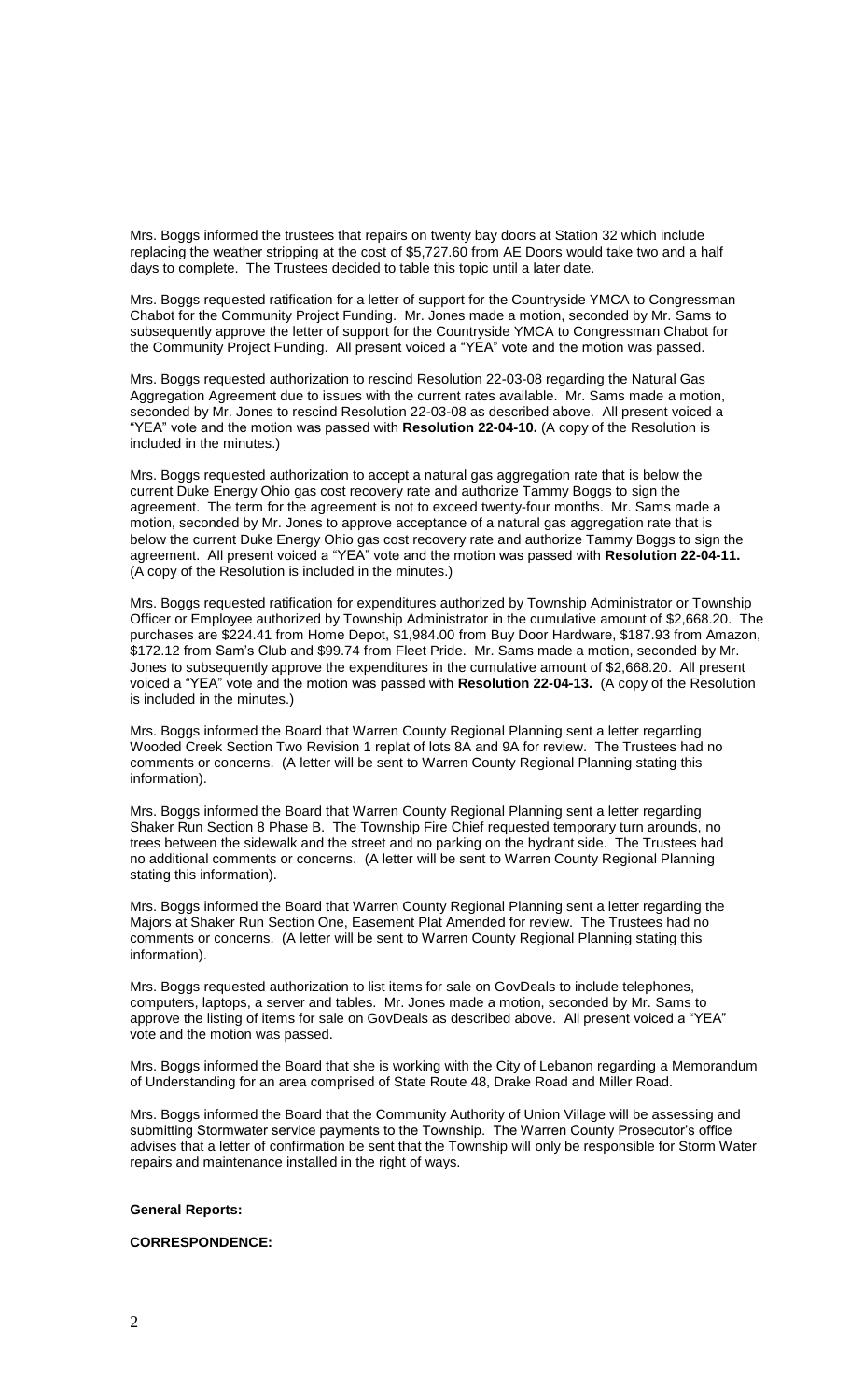## **IN:**

Email regarding street light in Point View Subdivision Email from Ms. Fulkerson regarding the status of Hoffmann swale Letter from Western Water of Annual Membership Meeting Email from Mr. Hill regarding income tax in the township Email from Ms. Larrick regarding zoning question Email from Mr. Chabot's office regarding community project funding Letter from WC Engineer's office regarding walk through for Charleston Place 3rd addition Letter from CNSI regarding OWCP programs Letter from Mr. Harvey, IAFF regarding meeting Email from Ms. Bice regarding zoning question Email from WCRPC regarding Majors of Shaker Run Section One Easement Plat Amended Email from WCRPC regarding Shaker Run Section 8 Phase B Resolution from Warren County Commissioners regarding salt bid to Cargill in the amount of \$89.05 per ton Email regarding National Day of Prayer in Warren County

# **OUT:**

Email to Ms. Fulkerson regarding the status of Hoffmann swale Letter of support to The Honorable Steve Chabot on behalf of the Countryside YMCA for FY23 Community Project Funding Email to Mr. Hill regarding income tax in the township Email to Ms. Larrick regarding zoning question Letter to Ms. Carlo regarding access to property regarding emergency vehicles Email to Ms. Bice regarding zoning question

### **Fiscal Officer Reports:**

The Fiscal Officer presented the bills, which were due, and the following checks were approved and signed. Check Nos. 33881 through 33901 (copy to follow) and Vouchers 381-2022 through 436-2022.

The Fiscal Office reported the following income from:

|         | <b>Post Date Transaction Date Receipt Number</b> |                  | <b>Source</b>                                   | <b>Account Code</b> | <b>Total Receipt</b> | <b>Purpose</b>                                                                  |
|---------|--------------------------------------------------|------------------|-------------------------------------------------|---------------------|----------------------|---------------------------------------------------------------------------------|
| 4/11/22 |                                                  | 4/14/22 389-2022 | <b>CIGNA</b>                                    | 2191-299-0000       |                      | \$104.32 LIFE SQUAD SERVICES (DIRECT DEPOSIT)                                   |
| 4/11/22 | 4/14/22                                          | 390-2022         | HNB-ECHO                                        | 2191-299-0000       |                      | \$117.47 LIFE SQUAD SERVICES (DIRECT DEPOSIT)                                   |
| 4/11/22 | 4/14/22                                          | 391-2022         | <b>AETNA</b>                                    | 2191-299-0000       |                      | \$463.12 LIFE SQUAD SERVICES (DIRECT DEPOSIT)                                   |
| 4/11/22 | 4/14/22                                          | 392-2022         | UNITED HEALTHCARE                               | 2191-299-0000       |                      | \$605.74 LIFE SQUAD SERVICES (DIRECT DEPOSIT)                                   |
| 4/11/22 | 4/14/22                                          | 393-2022         | ANTHEM BLUE                                     | 2191-299-0000       |                      | \$665.14 LIFE SQUAD SERVICES (DIRECT DEPOSIT)                                   |
| 4/11/22 | 4/14/22                                          | 394-2022         | ANTHEM BLUE                                     | 2191-299-0000       |                      | \$1,663,35 LIFE SQUAD SERVICES (DIRECT DEPOSIT)                                 |
| 4/11/22 | 4/14/22                                          | 395-2022         | <b>AETNA</b>                                    | 2191-299-0000       |                      | \$1,779.81 LIFE SQUAD SERVICES (DIRECT DEPOSIT)                                 |
| 4/12/22 | 4/14/22                                          | 396-2022         | <b>HBPIL</b>                                    | 2191-299-0000       |                      | \$210.74 LIFE SQUAD SERVICES (DIRECT DEPOSIT)                                   |
| 4/12/22 | 4/14/22                                          | 397-2022         | <b>AETNA</b>                                    | 2191-299-0000       |                      | \$398,10 LIFE SQUAD SERVICES (DIRECT DEPOSIT)                                   |
| 4/12/22 | 4/14/22                                          | 398-2022         | <b>NATIONWIDE</b>                               | 2191-299-0000       |                      | \$664.38 LIFE SQUAD SERVICES (DIRECT DEPOSIT)                                   |
| 4/13/22 | 4/14/22                                          | 399-2022         | <b>AETNA</b>                                    | 2191-299-0000       |                      | \$83.92 LIFE SQUAD SERVICES (DIRECT DEPOSIT)                                    |
| 4/13/22 | 4/14/22                                          | 400-2022         | AETNA BETTER HEALTH                             | 2191-299-0000       |                      | \$97.20 LIFE SQUAD SERVICES (DIRECT DEPOSIT)                                    |
| 4/13/22 | 4/14/22                                          | 401-2022         | CGS                                             | 2191-299-0000       |                      | \$407.65 LIFE SQUAD SERVICES (DIRECT DEPOSIT)                                   |
| 4/13/22 | 4/14/22                                          | 402-2022         | <b>AETNA</b>                                    | 2191-299-0000       |                      | \$446.58 LIFE SQUAD SERVICES (DIRECT DEPOSIT)                                   |
|         |                                                  |                  |                                                 |                     | \$7,707.52           |                                                                                 |
| 4/1/22  | 4/14/22                                          | 403-2022         | WARREN COUNTY AUDITOR, MATT NOLAN 2011-536-0000 |                     |                      | \$866.93 MOTOR VEHICLE LICENSE TAX 2021 EXCESS IRP                              |
|         |                                                  |                  |                                                 |                     | \$866.93             |                                                                                 |
| 4/13/22 | 4/14/22                                          | 404-2022         | WARREN COUNTY AUDITOR, MATT NOLAN 2031-101-0000 |                     |                      | \$1,482,913.76 FEBRUARY 2022 1ST HALF SETTLEMENT TAX YEAR 2021 (DIRECT DEPOSIT) |
|         |                                                  |                  |                                                 |                     | \$1,482,913.76       |                                                                                 |
|         |                                                  |                  |                                                 |                     |                      |                                                                                 |

#### **Other Business:**

None.

### **Visitor Concerns:**

None.

#### **Trustee Reports:**

A motion was made by Mr. Jones that the Board of Trustees adjourns into executive session to discuss EMS Personnel matters pursuant to ORC 121.22 (G) (1) at 9:07 a.m. The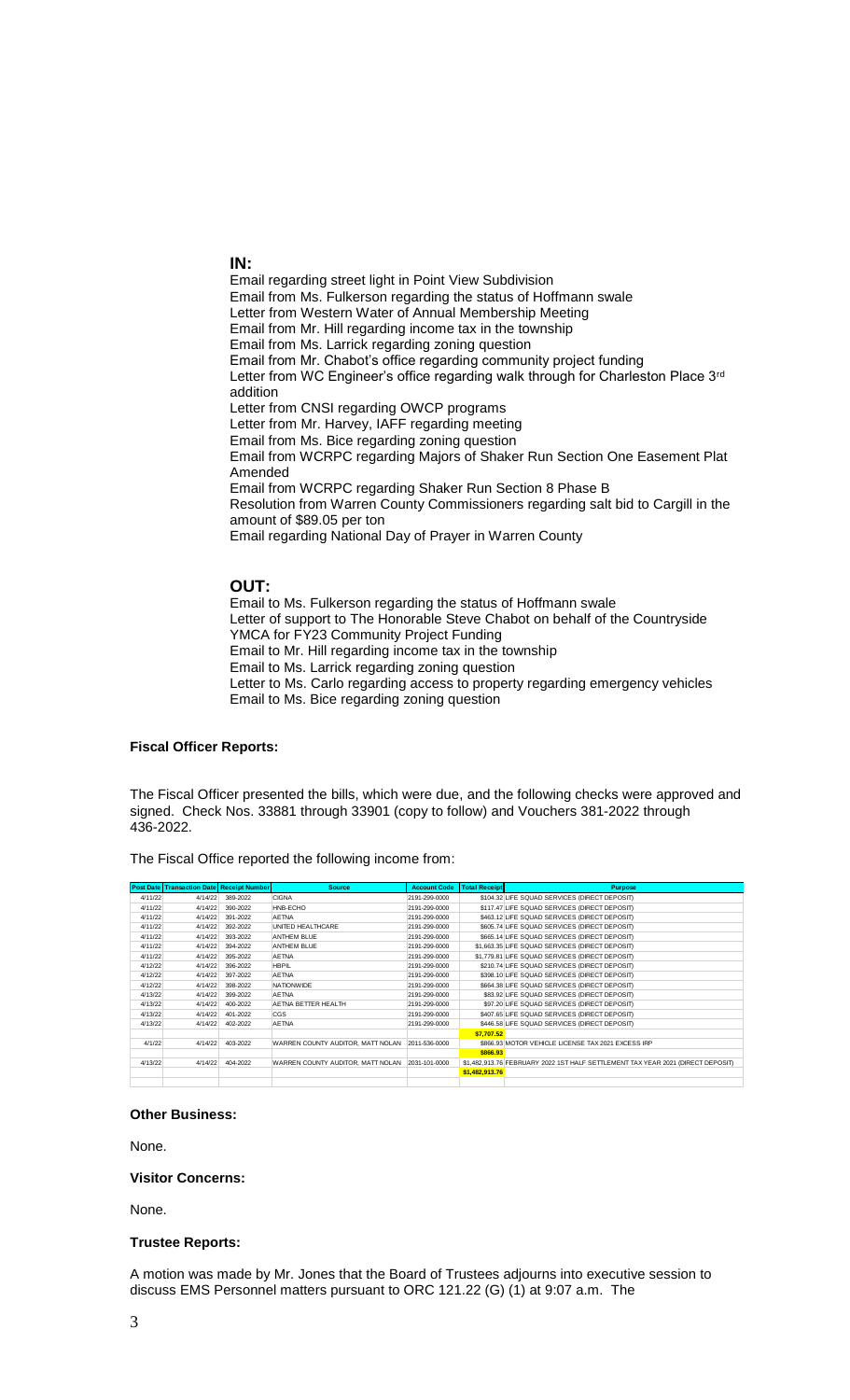motion was seconded by Mr. Sams and upon call of roll call, Mr. Jones "YEA", Mr. Sams "YEA" and Mr. VanDeGrift "YEA" the executive session was entered.

By motion of Mr. Sams that the Board of Trustees adjourns out of executive session and return to the open meeting and ask the Fiscal Officer to note in the minutes that NO ACTION WAS TAKEN. The motion was seconded by Mr. Jones the execute session ended. Upon call of roll, Mr. Jones "YEA" Mr. Sams "YEA" and Mr. VanDeGrift "YEA" the Board returned to regular session at 9:29 a.m.

Mr. Jones made a motion, seconded by Mr. Sams to approve the hiring of six full time EMS Personnel. All present voiced a "YEA" vote and the motion was passed.

Mr. Jones made a motion, seconded by Mr. Sams to approve the Design Bid Build process to remodel Station 31 and proceed with the maximum expense to be \$800,000.00. All present voiced a "YEA" vote and the motion was passed.

There being no further business, Mr. Sams made a motion, seconded by Mr. Jones to adjourn the meeting. All present voiced a "YEA" vote and the motion passed.

The next regular meeting is scheduled for May 9, 2022 at 7:00 P.M.

Signed: \_\_\_\_\_\_\_\_\_\_\_\_\_\_\_\_\_\_\_\_\_\_\_\_\_\_\_\_\_\_\_Chairman of the Board

Attest: **Attest: Attest: Attest: Attest: Attest: Attest: Attest: Attest: Attest: Attest: Attest: Attest: Attest: Attes: Attes: Attes: Attes: Attes: Attes: Attes: Attes: Attes: At** 

## **RESOLUTION 22-04-09 TURTLECREEK TOWNSHIP WARREN COUNTY, OHIO**

### **RESOLUTION TO AMEND RESOLUTION 03-12-20 TO DISPOSE OF SURPLUS PERSONAL PROPERTY BY INTERNET AUCTION**

**WHEREAS**, the Board of Trustees Turtlecreek Township, Warren County, Ohio have deemed all items will be auctioned on the Internet per Resolution 03-12-20; and;

**WHEREAS**, Resolution 03-12-20 will be amended that all items will be listed for a minimum of ten (10) days and if necessary, will repost for seven (7) days; and

**WHEREAS,** GovDeals will collect all proceeds due Turtlecreek Township and will remit the proceeds less the GovDeals fees; and

**WHEREAS,** GovDeals will charge the winning bidder a "Buyer's Premium", therefore, Turtlecreek Township is not allowed to charge the winning bidder an additional "Buyer's Premium; and

**WHEREAS,** the Board of Trustees Turtlecreek Township, Warren County, Ohio will follow the Financial Settlement Services Addendum with GovDeals.

**NOW THEREFORE BE IT RESOLVED**, the Board of Trustees Turtlecreek Township, Warren County, Ohio approve the amendment to Resolution 03-12-20.

Mr. Sams moved for adoption of the foregoing resolution, seconded by Mr. Jones. All voiced a "YEA" vote and the resolution passed.

Adopted this 26<sup>th</sup> day of April, 2022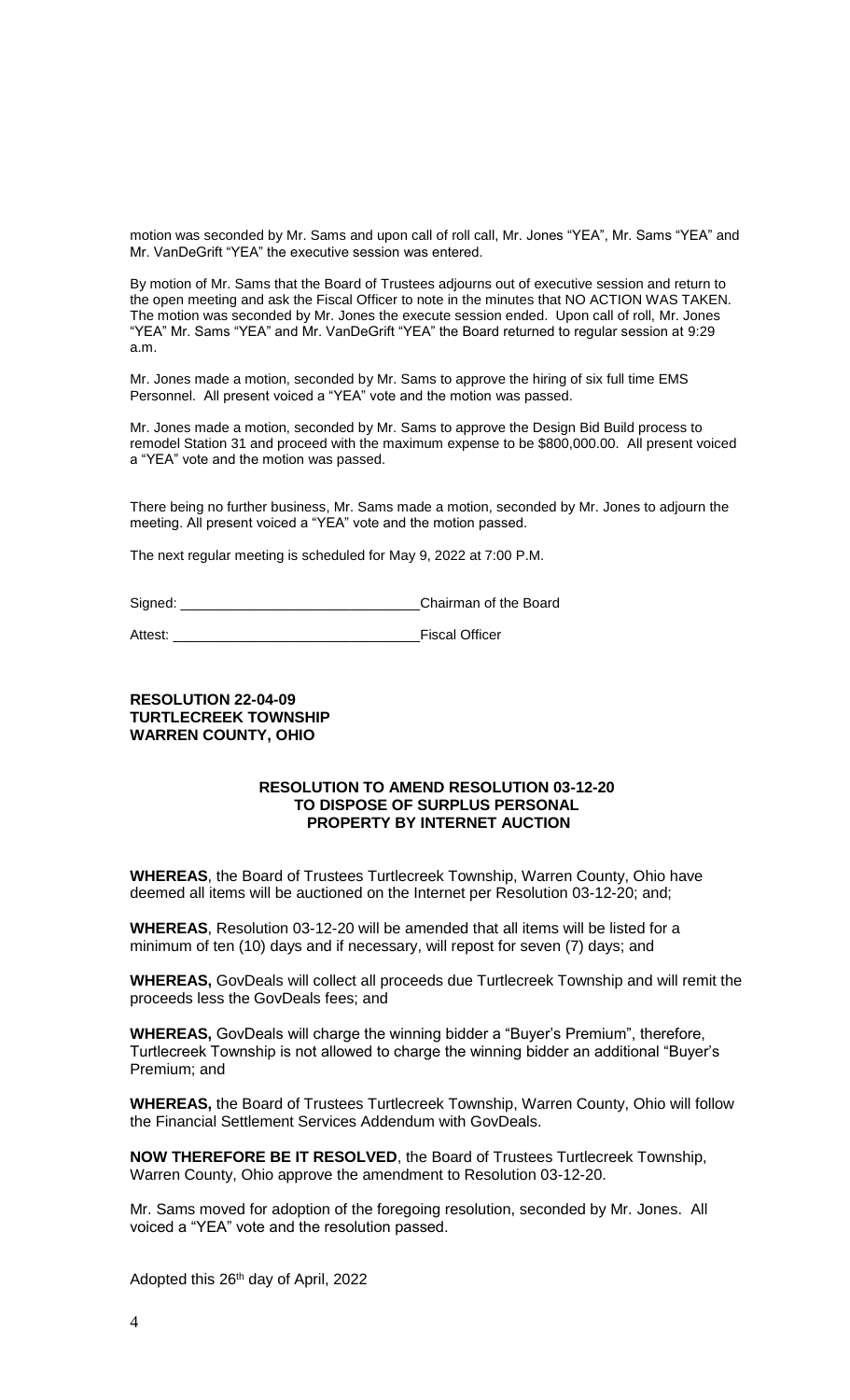| Signed: | "YEA"                       |
|---------|-----------------------------|
|         | "YEA"                       |
|         | "YEA"                       |
| Attest: | <b>Chief Fiscal Officer</b> |

# **RESOLUTION 22-04-10 TURTLECREEK TOWNSHIP WARREN COUNTY, OHIO**

**BE IT RESOLVED** by the Board of Trustees of Turtlecreek Township, Warren County, Ohio, that they rescind Resolution 22-03-08 regarding the Natural Gas Aggregation Agreement.

Resolution was initiated by Mr. Sams and seconded by Mr. Jones. All voiced a "YEA" vote and the resolution passed.

Adopted this 26th day of April, 2022

| Signed: | "YEA" |
|---------|-------|
|         | "YEA" |
|         | "YEA" |

Attest: **Attest: Attest: Attest: Attest: Attest: Attest: Attest: Attest: Attest: Attest: Attest: Attest: Attest: Attest: Attes: Attes: Attes: Attes: Attes: Attes: Attes: Attes: A** 

# **RESOLUTION 22-04-11 TURTLECREEK TOWNSHIP WARREN COUNTY, OHIO**

# **RESOLUTION TO AUTHORIZE TAMMY BOGGS, ADMINISTRATOR TO SIGN THE NATURAL GAS AGREEMENT**

**WHEREAS**, the Turtlecreek Township Board of Trustees has entered into an aggregation program for Turtlecreek Township; and

**WHEREAS,** the Turtlecreek Township Board of Trustees are required to sign a Natural Gas Agreement; and

**WHEREAS**, the Turtlecreek Township Board of Trustees have authorized Tammy Boggs, Administrator to enter into a Natural Gas Aggregation Agreement with a natural gas supplier recommended by Energy Alliances, Inc., the communities energy aggregation consultant, provided that the accepted aggregation rate is below the current Duke Energy Ohio gas cost recovery rate at the time of execution for a term not to exceed twenty-four (24) months.

**THEREFORE**, by motion of Mr. Sams and seconded by Mr. Jones the above resolution was approved. All voiced a "YEA" vote and the resolution passed.

Adopted this 26th day April, 2022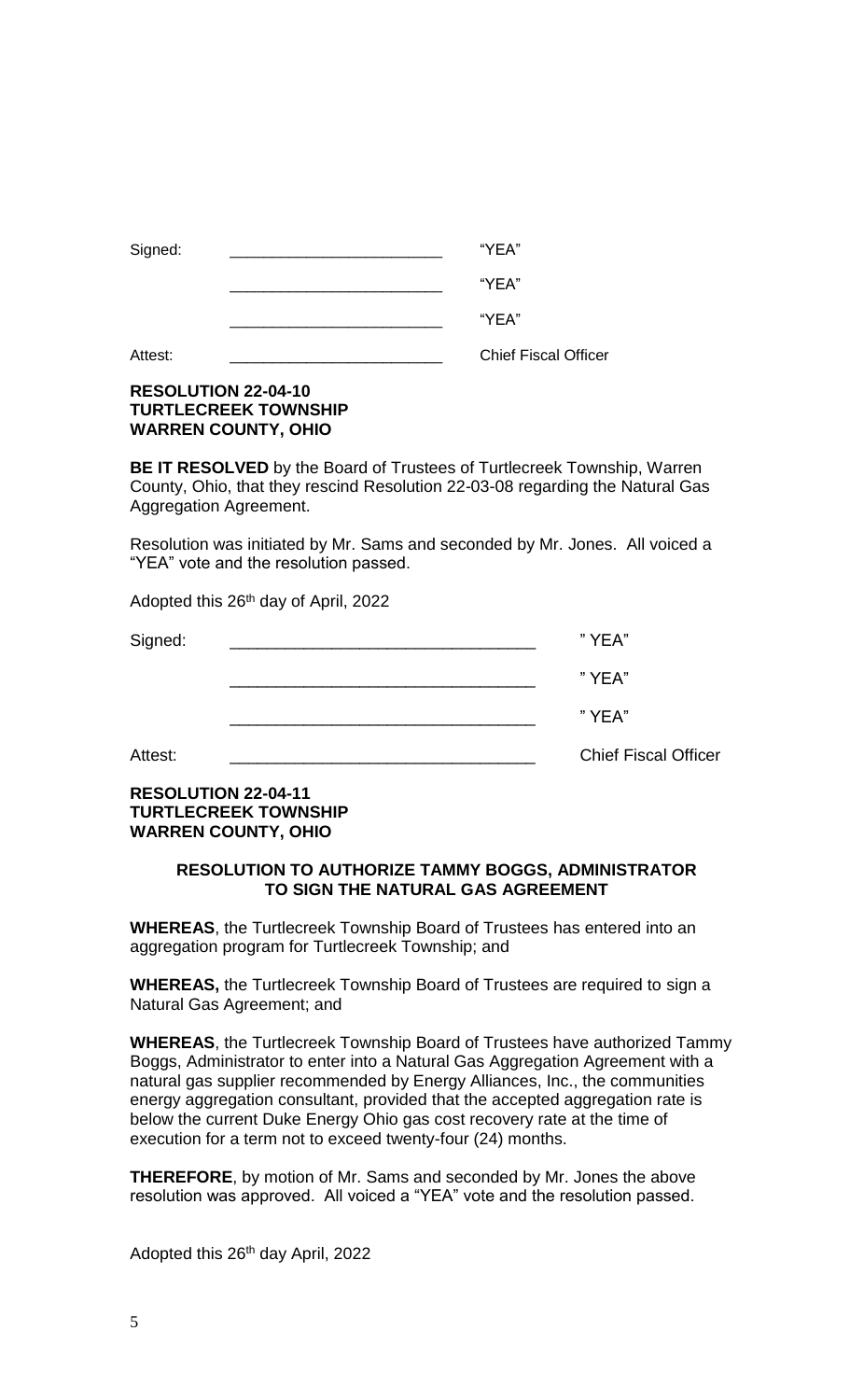| Signed: | "YEA"                       |
|---------|-----------------------------|
|         | "YEA"                       |
|         | "YEA"                       |
| Attest: | <b>Chief Fiscal Officer</b> |

# **RESOLUTION 22-04-12 TURTLECREEK TOWNSHIP WARREN COUNTY, OHIO**

# **RESIGNATION FOR TRENT ESTES, EMS PARAMEDIC FULL-TIME, EFFECTIVE APRIL 25, 2022**

**WHEREAS**, Chief Jameson was notified by Trent Estes that he would be resigning from his position of EMS Paramedic Full-Time with Turtlecreek Township; and

**WHEREAS**, the effective date of the resignation will be April 25, 2022; and

**NOW THEREFORE BE IT RESOLVED**, the Turtlecreek Township Board of Trustees hereby accepts the resignation of Trent Estes, effective April 25, 2022.

Mr. Jones moved for adoption of the foregoing resolution, seconded by Mr. VanDeGrift. All voiced a "YEA" vote and the resolution passed.

Adopted this 26<sup>th</sup> day of April, 2022

Signed: \_\_\_\_\_\_\_\_\_\_\_\_\_\_\_\_\_\_\_\_\_\_\_\_\_\_\_\_\_\_\_\_\_ "YEA"

 $\mathsf{``YEA''}$ 

 $\mathsf{``YEA''}$ 

Attest: **Attest: Attest: Attest: Attest: Attest: Attest: Attest: Attest: Attest: Attes: Attes: Attes: Attes: Attes: Attes: Attes: Attes: Attes: Attes: Attes: Attes: Attes: Attes:** 

# **TURTLECREEK TOWNSHIP BOARD OF TRUSTEES WARREN COUNTY, OHIO**

Resolution Number: 22-04-13 Date of Resolution: April 26, 2022

**TOPIC OF RESOLUTION: BOARD RESOLUTION SUBSEQUENTLY APPROVING EXPENDITURES NOT EXCEEDING TWENTY-FIVE HUNDRED DOLLARS BY TOWNSHIP ADMINISTRATOR OR TOWNSHIP OFFICER OR EMPLOYEE AUTHORIZED BY TOWNSHIP ADMINISTRATOR**

# **RESOLUTION**

**WHEREAS,** this Board adopted Resolution Number 16-04-12, dated April 26, 2016, authorizing the Township Administrator to incur obligations on behalf of the Township not to exceed Two Thousand Five Hundred Dollars, and further authorizing the Township Administrator to authorize other Township Officers and Employees to incur obligations on behalf of the Township not to exceed Two Thousand Five Hundred Dollars; and,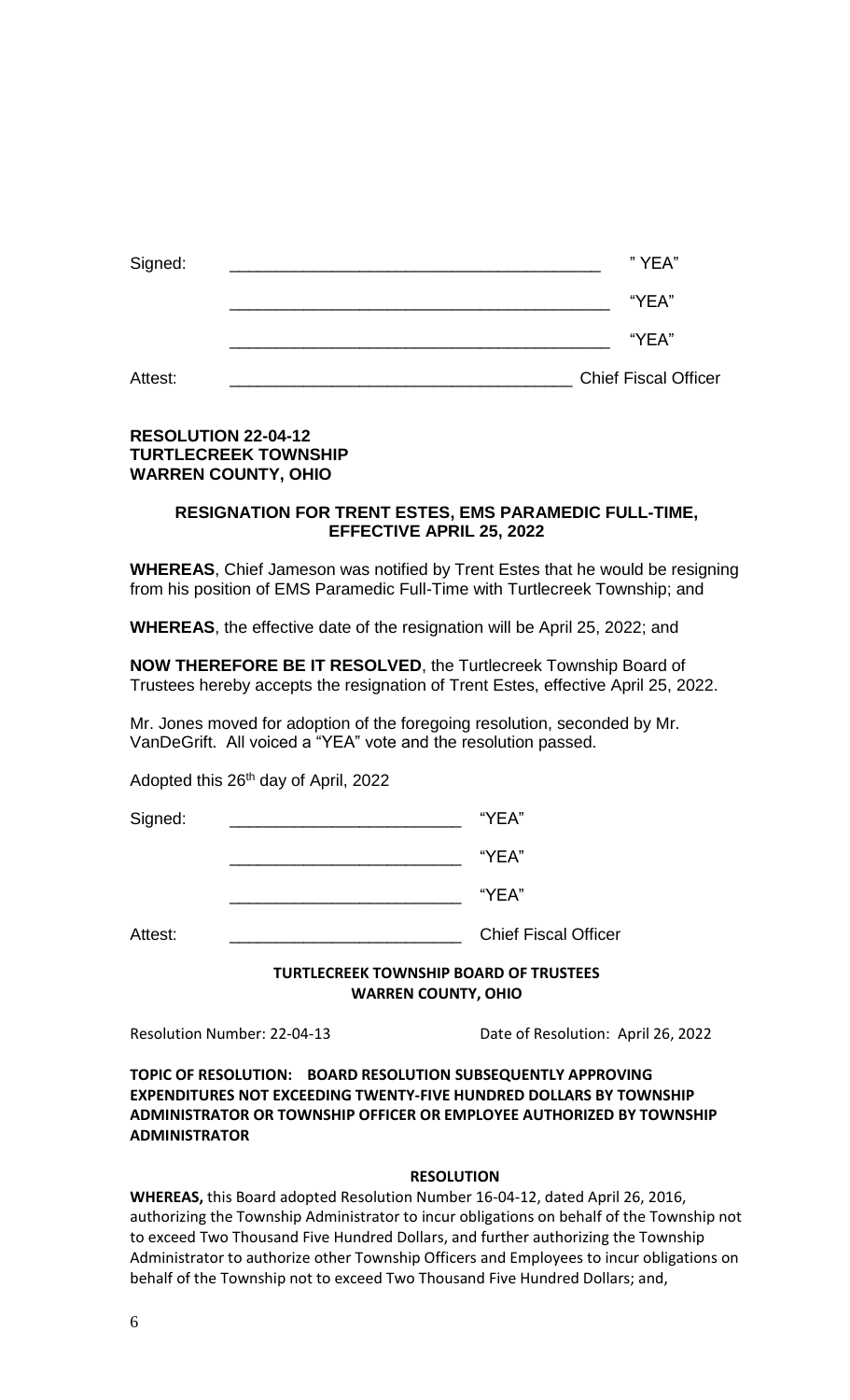**WHEREAS,** pursuant to section 507.11 (A) of the Ohio Revised Code, and Section 3 of the aforementioned Resolution, the obligations incurred by the Township Administrator on behalf of the Township, or that the Township Administrator authorizes a Township Officer or Employee to incur, shall be subsequently approved by adoption of formal resolution of this Board at the next regularly scheduled Board meeting after receipt by the Township Fiscal Officer of proper voucher for the obligation or obligations incurred; and,

**WHEREAS,** this Board has been notified by the Township Fiscal Officer she is in receipt of a proper voucher or vouchers for obligations incurred by the Township Administrator or authorized Township Officer or Employees, a copy or copies of which are attached hereto.

**THEREFORE, BE IT RESOLVED** by the Board of Trustees of Turtlecreek Township, Warren County, Ohio, at least a majority of all Trustees casting a vote concur as follows:

**Section 1.** This Board does hereby subsequently approve the obligations incurred by the

Township Administrator or Township Officer or Employees on behalf of the Township, a

copy or copies of the vouchers of which are attached hereto.

**Section 2.** That the Board is acting in its administrative capacity in adopting this Resolution.

**Section 3**. That the recitals contained within the Whereas Clauses set forth above are incorporated by reference herein.

**Section 4.** That it is found and determined that all formal actions of the Board concerning and relating to the adoption of this Resolution were adopted in an open meeting of the Board in compliance with all legal requirements, including Section 121.22 of the Ohio Revised Code.

Mr. Sams moved adoption of the foregoing Resolution, being seconded by Mr. Jones. Upon call of the roll, the following vote resulted:

| Mr. VanDeGrift | YEA |
|----------------|-----|
| Mr. Jones      | YEA |
| Mr. Sams       | YEA |

Resolution adopted this 26<sup>th</sup> day of April, 2022.

## CERTIFICATION:

The undersigned does hereby certify that the foregoing is a true and accurate copy of the above Resolution adopted on the aforementioned date by the Board of Township Trustees.

SIGNATURE:

NAME: Amanda K. Childers

TITLE: Fiscal Officer

DATE: